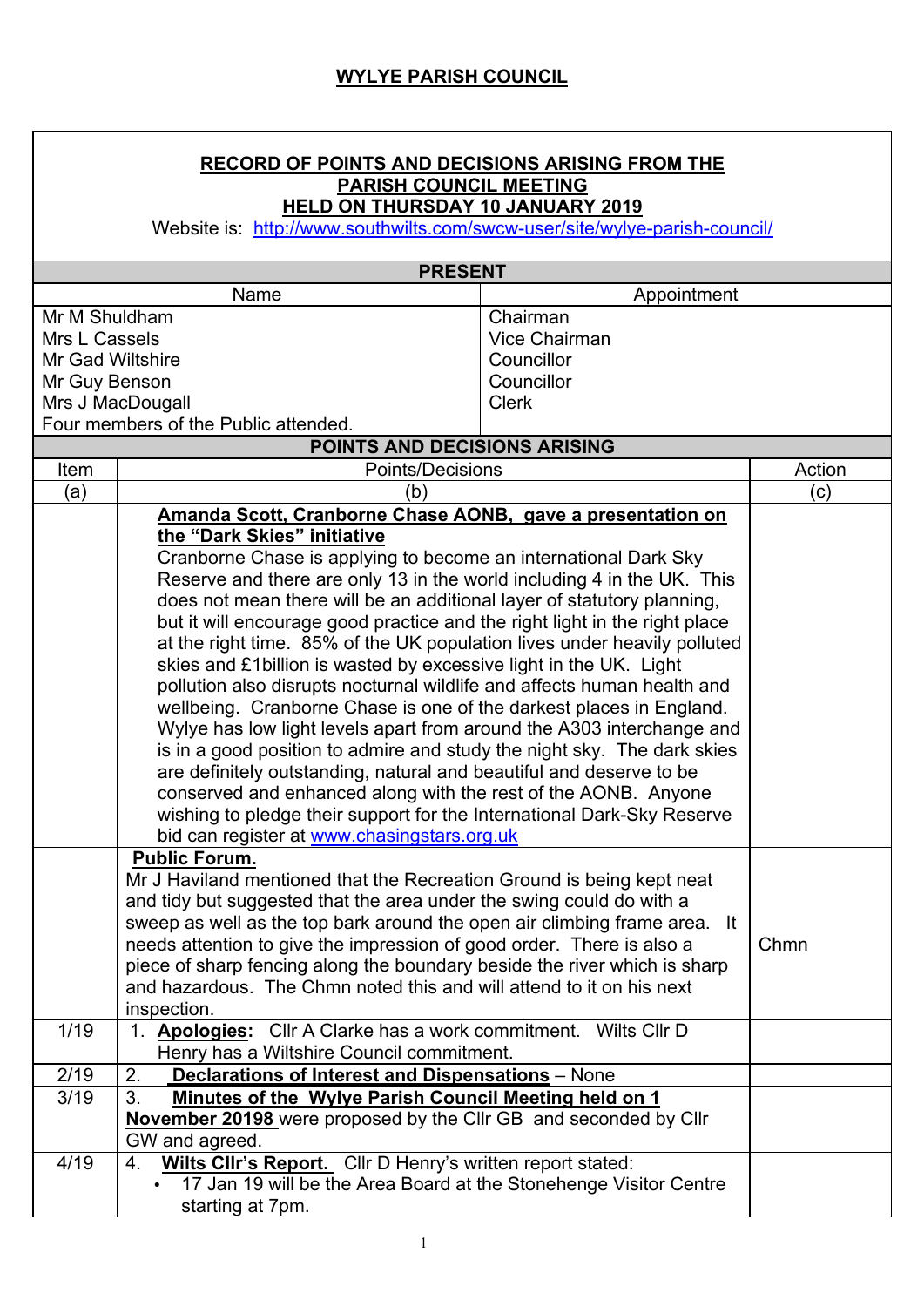|      | The next CATG is 4 Mar 19 at the Redworth Centre in Amesbury.<br>The next A303 Legacy Forum will be on 16 Jan 19 at the Holiday                 |                  |
|------|-------------------------------------------------------------------------------------------------------------------------------------------------|------------------|
|      | Inn.                                                                                                                                            |                  |
|      | Wilts Cllr DH holds a Wiltshire Councillor Surgery from 9.30am to                                                                               |                  |
|      | 10am on the first Tues of the month at the Oasis Coffee Shop in the                                                                             |                  |
|      | Shrewton Methodist Church when it is possible to meet and discuss                                                                               |                  |
|      | any issues.                                                                                                                                     |                  |
|      | He will also be present at a stall at the monthly Country Market that                                                                           |                  |
|      | takes place at the Shrewton Social Club (next one Sat 19 Jan 19).                                                                               |                  |
| 5/19 | 5 <sub>1</sub><br>Finance.                                                                                                                      |                  |
|      | . Balance in the Treasurer's Account as at 24 Dec 2018: £9,463.96.                                                                              |                  |
|      | (i) Cheques to be paid - PCC for churchyard maintenance: £300.00.                                                                               |                  |
|      | (ii) Confirm appointment of internal auditor - Mr Tom Cox has agreed to<br>undertake this.                                                      | <b>Clerk</b>     |
| 6/19 |                                                                                                                                                 |                  |
|      | 6. Precept 2019/20.                                                                                                                             |                  |
|      | The budget had been fully considered at the November PC meeting. As<br>there was no apparent reason for increasing the precept this FY year, it |                  |
|      | was resolved unanimously that it should remain the same as last year.                                                                           |                  |
|      | The Clerk will notify Wiltshire Council that the requirement for 2019/20 is                                                                     | <b>Clerk</b>     |
|      | £5,500.00.                                                                                                                                      |                  |
| 7/19 | 7. Planning.                                                                                                                                    |                  |
|      | 18/10117 Summer Lodge, Deptford, Wylye, BA12OQL                                                                                                 |                  |
|      | Alterations to existing single storey extn & existing room to rear of                                                                           |                  |
|      | property. Approved with conditions.                                                                                                             |                  |
|      | 18/10555/Ful St Mary Cottage, Church St, Wylye, BA12 OQZ                                                                                        |                  |
|      | Demolish existing garage & erect larger detached garage with workshop                                                                           |                  |
|      | space.                                                                                                                                          |                  |
|      | Members raised various concerns about height, and design in a                                                                                   | <b>All Clirs</b> |
|      | conservation area which will be forwarded to the Planning Officer. An                                                                           |                  |
|      | extension to the deadline for the consideration of the plans has been                                                                           |                  |
|      | agreed.                                                                                                                                         |                  |
|      | 18/11055 Change of Use - Stockton Dairy                                                                                                         |                  |
|      | The Chmn attended a planning meeting to discuss any concerns raised in                                                                          |                  |
|      | the locality by the change of use. It was considered that there is unlikely                                                                     |                  |
|      | to be any increase in traffic through Wylye. No comment.                                                                                        |                  |
|      | 18/11741/Ful The Long Barn, Land at Manor Farm, Fisherton de la Mere,                                                                           |                  |
|      | <b>BA12 OPY</b>                                                                                                                                 |                  |
|      | Removal of two concrete yard areas and block walls, conversion of<br>storage building to stable and construction of car port, double garage and | Chmn             |
|      | enclosure of bore hole. Chmn to report back.                                                                                                    |                  |
| 8/19 | 8. Road Safety.                                                                                                                                 |                  |
|      | Following a site meeting which was held with Wilts Highways Engineer,                                                                           |                  |
|      | Andy Coles, the PC Chmn, Vice Chmn and the Clerk, it was agreed that                                                                            |                  |
|      | Wiltshire Council would improve the white lines on the road at the junction                                                                     |                  |
|      | of Tea Pot St and Fore St in the next FY beginning 1 April. The top of                                                                          |                  |
|      | Fore St the bend is hazardous for pedestrians to walk along as there is no                                                                      | <b>Clerk</b>     |
|      | pavement and traffic needs to be made aware. It was agreed that a metro                                                                         |                  |
|      | count would be installed in three locations along this stretch of road to                                                                       |                  |
|      | check the speed of passing vehicles. Once results are gathered, then the                                                                        |                  |
|      | Senior Traffic Engineer can give advice and guidance on what                                                                                    |                  |
|      | improvements would be appropriate in line with statutory regulations.                                                                           |                  |
|      | A number of heavy vehicles are mistakenly directed down the hill at                                                                             |                  |
|      | Fisherton de la Mere by their sat navs. Some residents have requested a                                                                         |                  |
|      | sign "unsuitable for HGVs – no turning space" to deter this.<br>It is a very                                                                    | Chmn             |